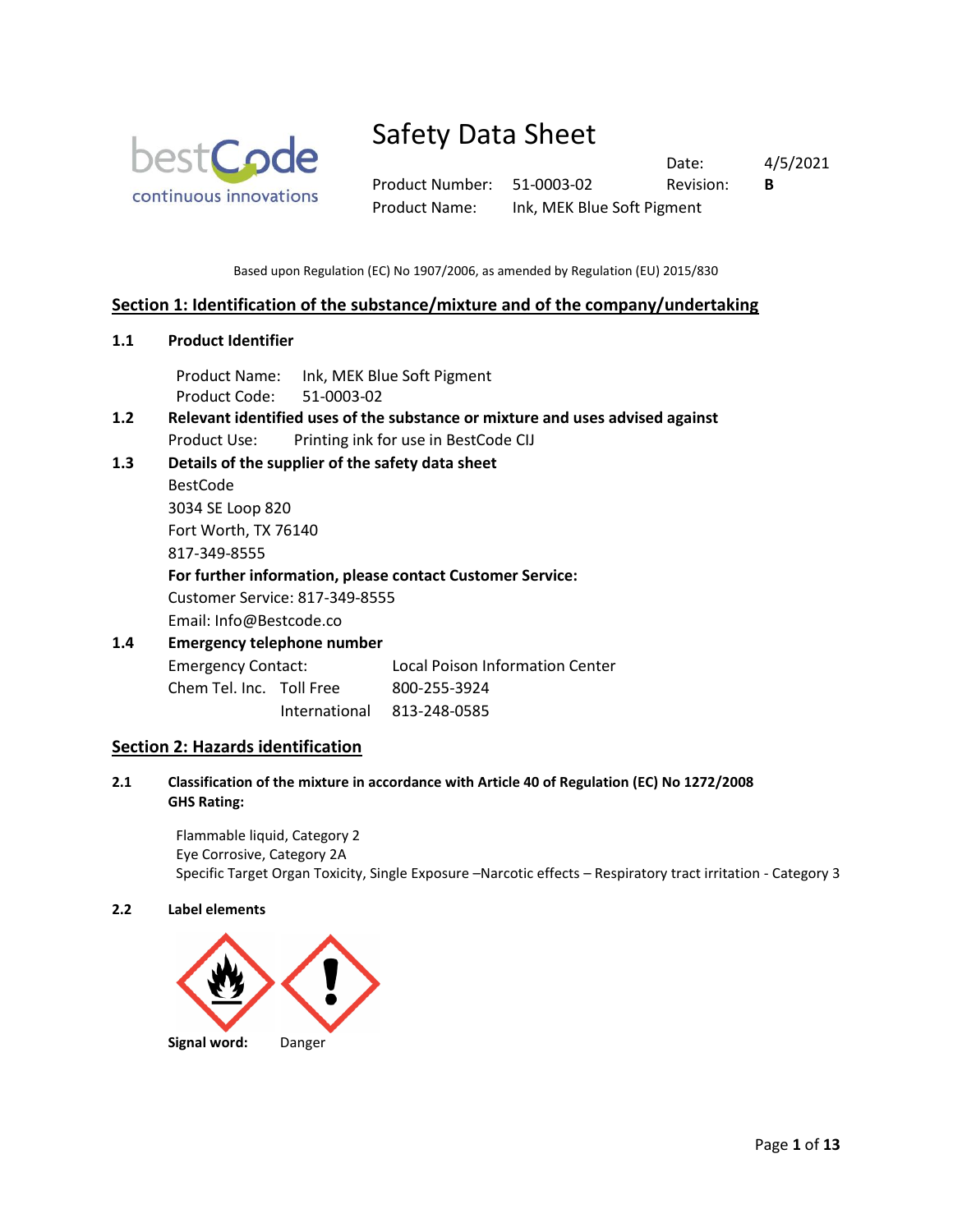

Product Number: 51-0003-02 Revision: **B** Product Name: Ink, MEK Blue Soft Pigment

Date: 4/5/2021

**Hazard statements:**

- H225 Highly flammable liquid and vapor H319 Causes serious eye irritation
- H336 May cause drowsiness or dizziness

### **Precautionary statements:**

P210 Keep away from heat/sparks/open flames/hot surfaces - No smoking P240 Ground/bond container and receiving equipment P241 Use explosion-proof electrical/ventilating/lighting equipment P242 Use only non-sparking tools P243 Take precautionary measures against static discharge P261 Avoid breathing dust/fume/gas/mist/vapors/spray P264 Wash thoroughly after handling P271 Use only outdoors or in a well-ventilated area P280 Wear protective gloves/protective clothing/eye protection/face protection P312 Call a POISON CENTER or doctor/physician if you feel unwell P303+P361+P353 IF ON SKIN (or hair): Remove/Take off immediately all contaminated clothing. Rinse skin with water/shower P304+P340 IF INHALED: Remove victim to fresh air and keep at rest in a position comfortable for breathing P305+P351+P338 IF IN EYES: Rinse continuously with water for several minutes. Remove contact lenses if present and easy to do - continue rinsing P337 + P313: Get medical advice/attention P370+P378 In case of fire: Use:foam/dry chemical refer to SDS Evacuate area. Fight fire remotely due to the risk of explosion for extinction P403+P233 Store in a well-ventilated place. Keep container tightly closed P403+P235 Store in a well-ventilated place. Keep cool P405 Store locked up P501 Dispose of contents/container in accordance with applicable local, state, or federal regulations

### **2.3 Other Hazards**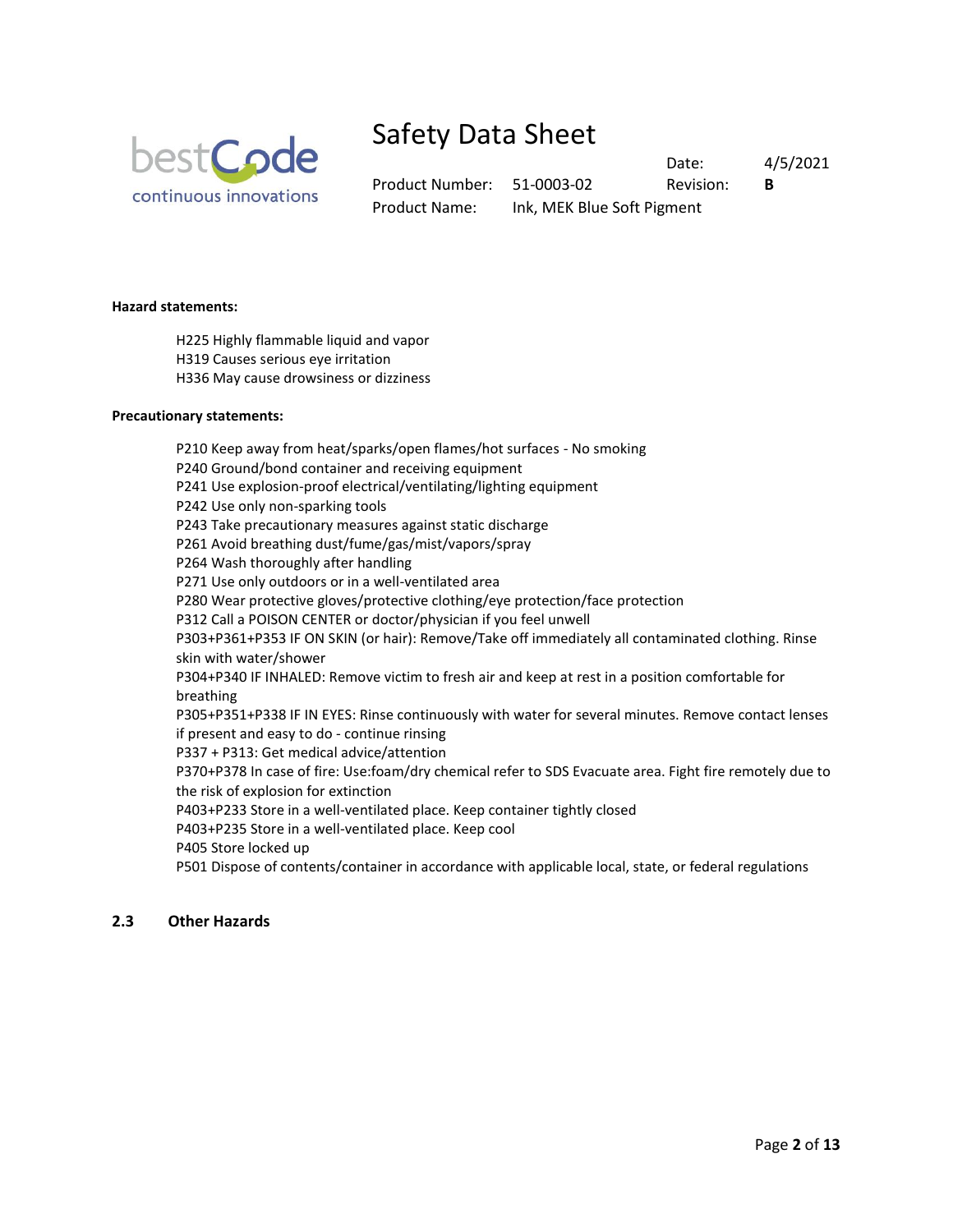

Product Number: 51-0003-02 Revision: **B** Product Name: Ink, MEK Blue Soft Pigment

Date: 4/5/2021

## **Section 3: Composition/information on ingredients**

## **3.1 Substances:**

## **3.2 Mixtures:**

| CAS#    | EC#       | Hazardous components /<br><b>REACH Registration No.</b> | Concentration | <b>GHS Classification</b>                                         |
|---------|-----------|---------------------------------------------------------|---------------|-------------------------------------------------------------------|
| 78-93-3 | 201-159-0 | Methyl Ethyl Ketone                                     | 80.0-90.0%    | Flam. Lig. 2: H225; Eye<br>Irrit.<br>2: H319; STOT SE 3:<br>H336: |

## **Section 4: First Aid Measures**

### **4.1 Description of first aid measures**

| <b>Inhalation</b> | Move exposed person to fresh air at once. Perform artificial respiration if breathing<br>has stopped. Keep affected person warm and at rest. Seek medical attention.                                                                                                                                                      |
|-------------------|---------------------------------------------------------------------------------------------------------------------------------------------------------------------------------------------------------------------------------------------------------------------------------------------------------------------------|
| Eyes:             | Promptly wash eyes with plenty of water while lifting the eyelids. Remove contact<br>lenses, if worn. Continue to rinse for at least 15 minutes. Seek medical attention,<br>preferably with an ophthalmologist.                                                                                                           |
| Skin:             | Remove contaminated clothing. Wash affected area with plenty of soap and water.<br>Seek medical attention if irritation develops or persists.                                                                                                                                                                             |
| Ingestion:        | NEVER MAKE AN UNCONSCIOUS PERSON VOMIT OR DRINK FLUIDS! If affected person<br>is conscious and alert, give 2 to 3 glasses of water to dilute the swallowed material.<br>Do not induce vomiting. If vomiting occurs, the head should be kept low so the<br>stomach vomit does not enter the lungs. Seek medical attention. |
| General Notes:    |                                                                                                                                                                                                                                                                                                                           |

### **4.2 Most Important symptoms and effects, both acute and delayed**

None under normal use

### **4.3 Indication of any immediate medical attention and special treatment needed**

Notes to Physician: Butanone is an aspiration hazard. Potential danger from aspiration must be weighed against possible oral toxicity when deciding whether to induce vomiting. Preexisting disorders of the following organs may be aggravated by exposure to this material: skin, lungs ( for example, asthma-like conditions).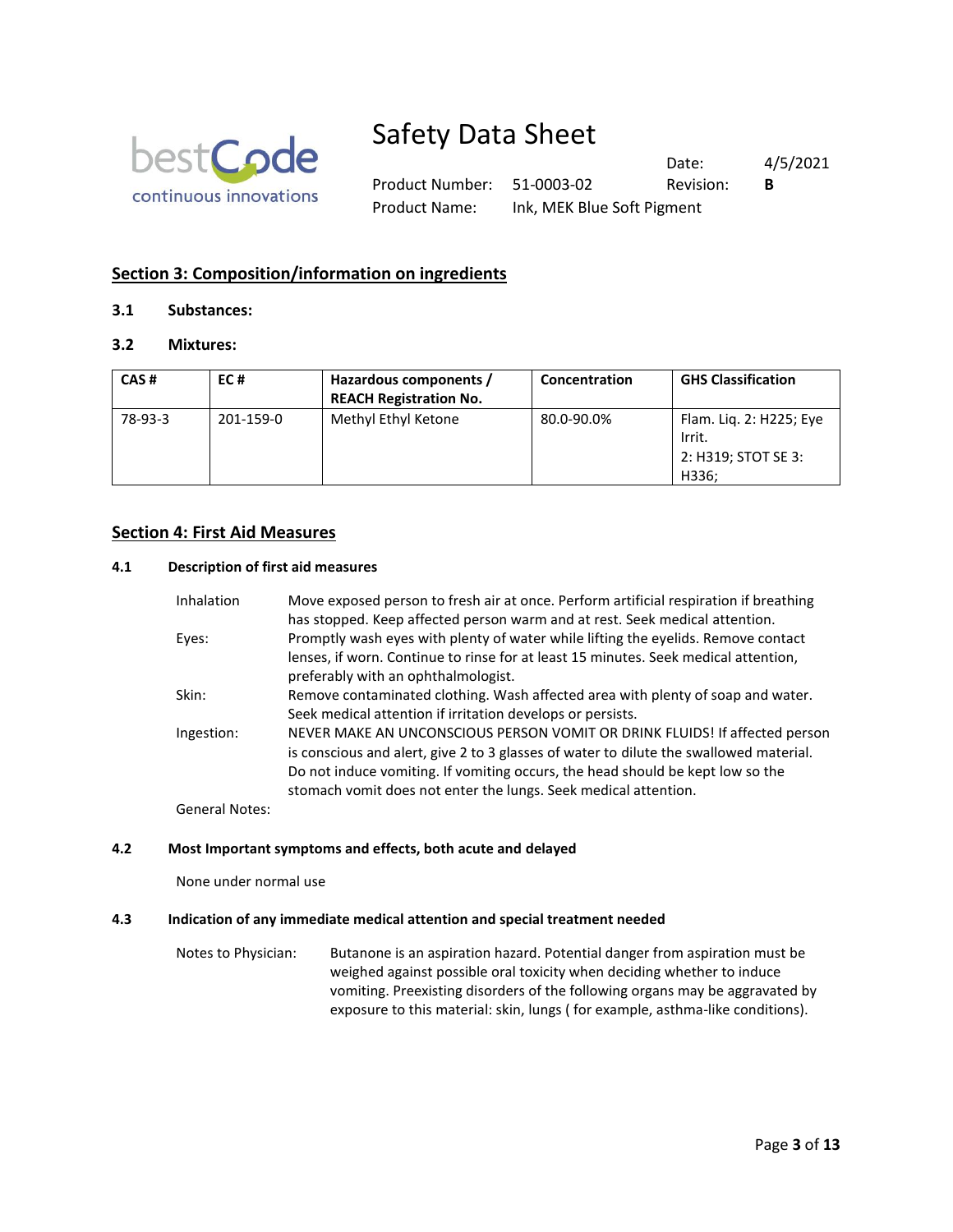

Product Number: 51-0003-02 Revision: **B** Product Name: Ink, MEK Blue Soft Pigment

Date: 4/5/2021

## **Section 5: Fire Fighting Measures**

#### **5.1 Extinguishing media**

Use: foam, dry chemical, water spray.

### **5.2 Special hazards arising from the substance or mixture**

Unusual Fire & Explosion Hazards: Material can accumulate static charge, which can cause an incendiary electrical discharge. This liquid is volatile and gives off invisible vapors. Either the liquid or vapor may settle in low areas or travel some distance along the ground or surface to ignition sources where they may ignite or explode.

Hazardous Combustion Products: Fire creates toxic gases/vapors/fumes or carbon monoxide (CO), carbon dioxide (CO2) and/or nitrous oxides.

#### **5.3 Advice for firefighters**

Special Procedures: Keep run-off water out of sewer and water sources. Dike for water control. If risk of water pollution occurs, notify appropriate authorities. Use water to keep fire exposed containers cool and disperse vapors. Move container from the fire area if it can be done without risk. Do not direct a solid stream of water or foam into hot, burning pools; this may cause frothing and increase fire intensity.

Personal Protective Equipment: Wear approved/certified self-contained breathing apparatus and full protective gear.

### **Section 6: Accidental release measures**

#### **6.1 Personal precautions, protective equipment and emergency procedures**

#### **6.1.1 For non-emergency personnel**

Evacuate

#### **6.1.2 For emergency responders**

Chemical splash goggles, protective clothing, gloves. Use approved respirator if air contamination is above accepted risk level.

#### **6.2 Environmental Precautions**

Do not allow material to enter into public sewer system, waterway, or ground. If large amounts of material are released, report to appropriate local and/or state agencies.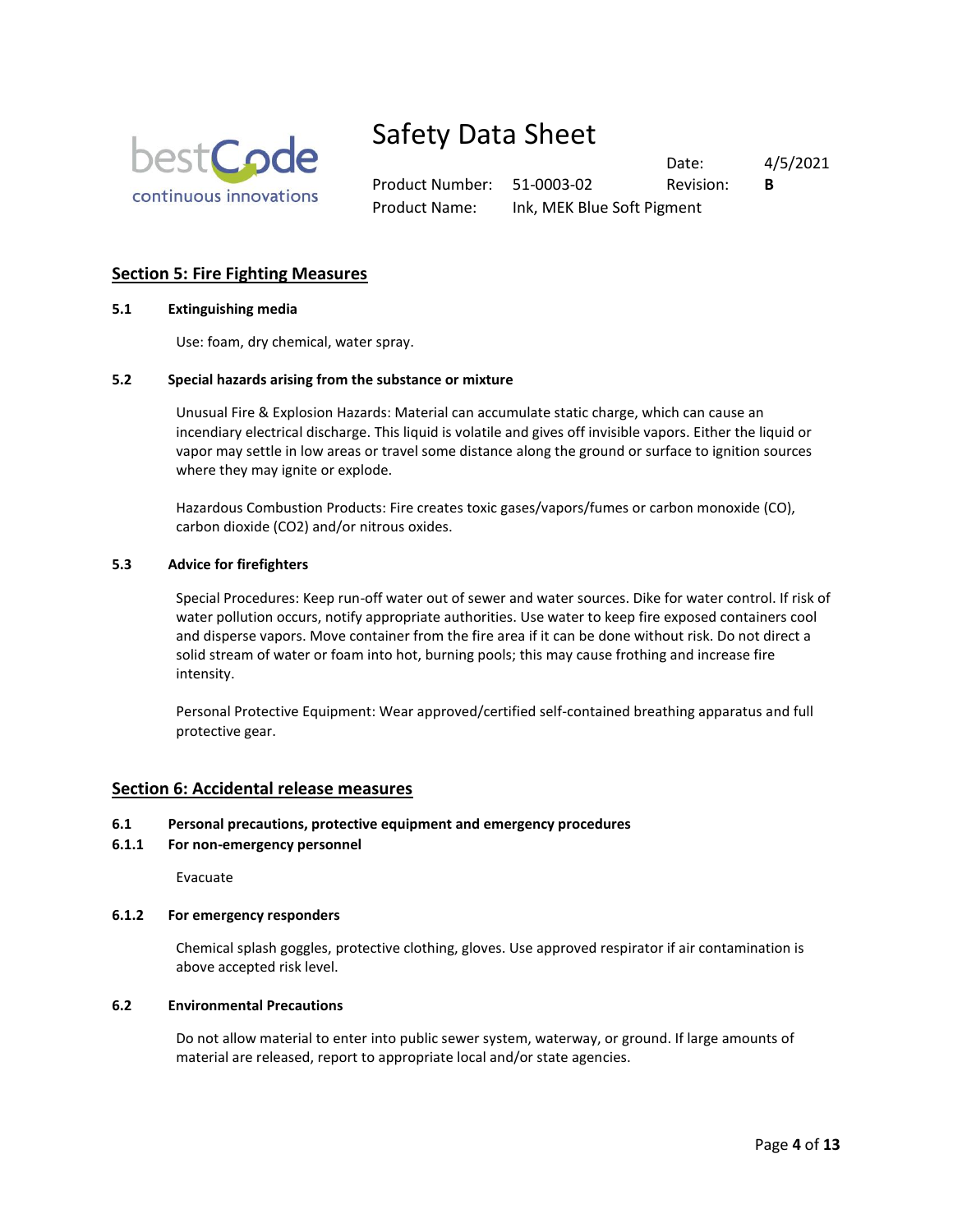

Product Number: 51-0003-02 Revision: **B** Product Name: Ink, MEK Blue Soft Pigment

Date: 4/5/2021

## **6.3 Methods and material for containment and cleaning up**

#### **6.3.1 For Containment:**

Ventilation. Stop leak if it can be done without risk. If needed, dike spill using absorbent or impervious material such as vermiculite, dry sand, clay, or earth.

#### **6.3.2 Clean up and disposal of spill:**

Collect spills with absorbent, non-combustible material into suitable containers.

## **Section 7: Handling and storage**

#### **7.1 Precautions for safe handling**

Keep away from heat, sparks, and open flame. Avoid spilling, skin and eye contact. Use in well ventilated area, avoid breathing vapors. Protect material from direct sunlight. Material will accumulate static charges which may cause an electrical spark (ignition source). Use proper bonding and/or grounding procedures. Do not pressurize, cut, heat or weld containers. Empty containers may contain product residue. Do not reuse empty containers.

#### **7.2 Conditions for safe storage, including any compatibilities**

Keep container closed to prevent contamination. Store at an ambient temperature. Store in a cool, well ventilated place away from incompatible materials. Do not handle or store near an open flame, heat or other sources of ignition.

#### **7.3 Specific end use(s)**

Fluid delivery to BestCode Series 8 CIJ. Follow safety instructions outlined in 7.1 & 7.2 while handling. Observe warnings provided with BestCode Series 8 CIJ system when installing and handling fluids

### **Section 8: Exposure control/personal protection**

#### **8.1 Control parameters**

| CAS#    | Hazardous components | <b>ACGIH TLV</b> | <b>Australia</b> | Austria        |
|---------|----------------------|------------------|------------------|----------------|
| 78-93-3 | Methyl Ethyl Ketone  | 200 ppm/8 hour   |                  | TWAs - 100 ppm |

| CAS#    | <b>Hazardous components</b> | <b>Belgium OEL</b> | California, USA<br><b>PELS</b> | <b>Ontario, CA</b>            |
|---------|-----------------------------|--------------------|--------------------------------|-------------------------------|
| 78-93-3 | Methyl Ethyl Ketone         | 200 ppm TWA        | PELs 200 ppm<br>STELs 300 ppm  | STELs 300 ppm<br>PELs 200 ppm |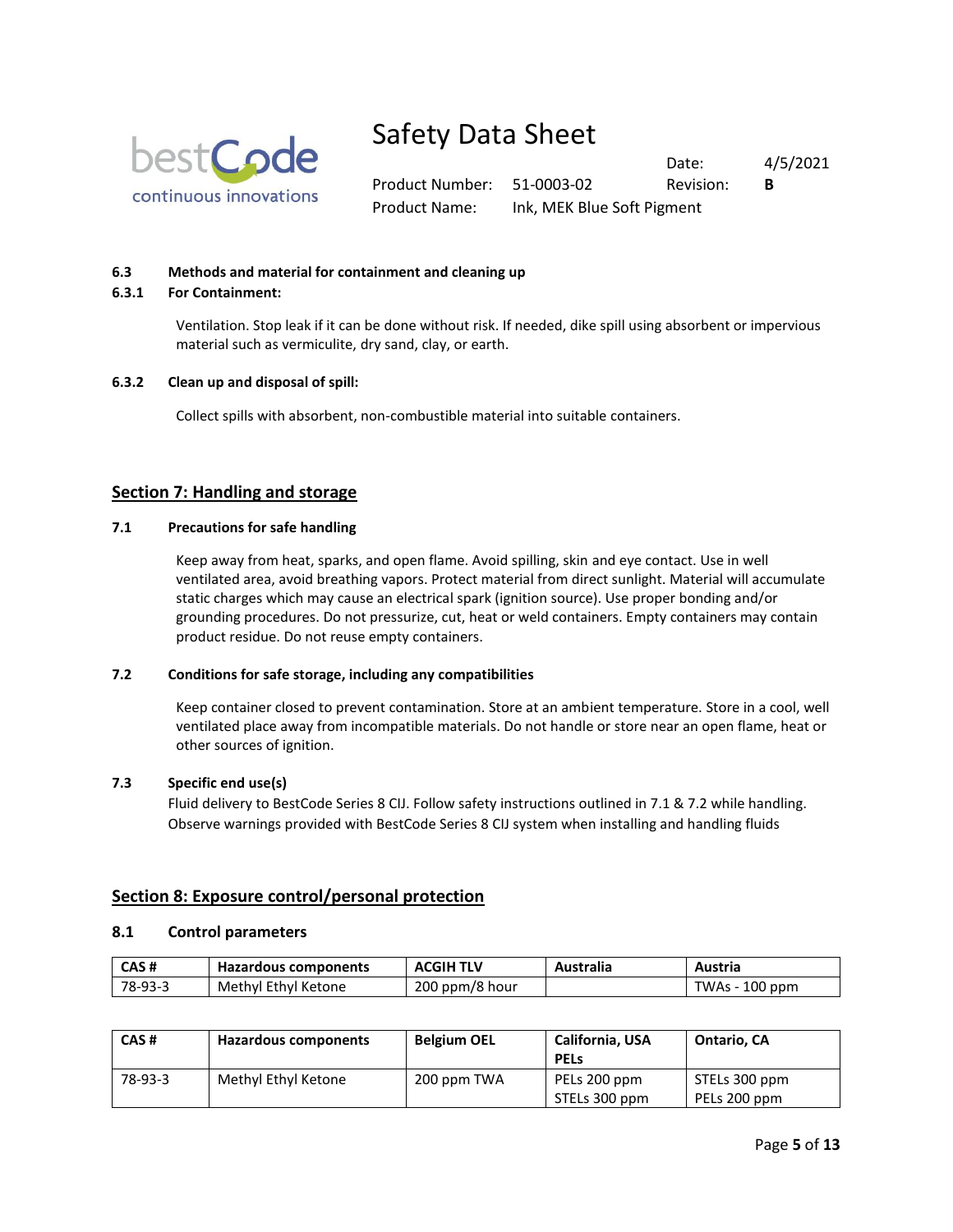

Date: 4/5/2021 Product Number: 51-0003-02 Revision: **B** Product Name: Ink, MEK Blue Soft Pigment

| CAS#    | Hazardous components | China | Québec, CA    | <b>German AGS</b> |
|---------|----------------------|-------|---------------|-------------------|
| 78-93-3 | Methyl Ethyl Ketone  |       | STELs 100 ppm |                   |
|         |                      |       | PELs 50 ppm   |                   |

| CAS#    | Hazardous components | Germany<br><b>MAK/TRK</b> | <b>Denmark OEL</b> | <b>Spain OEL</b> |
|---------|----------------------|---------------------------|--------------------|------------------|
| 78-93-3 | Methyl Ethyl Ketone  | 200 ppm TWA               | 50 ppm TWA         |                  |

| CAS#    | Hazardous components | Europe | <b>Finland OEL</b> | <b>France VL</b> |
|---------|----------------------|--------|--------------------|------------------|
| 78-93-3 | Methyl Ethyl Ketone  |        | STELs 100 ppm      | 300 ppm STEL     |
|         |                      |        |                    | 200 ppm TWA      |

| CAS #   | Hazardous components | <b>Hungary OEL</b> | <b>Ireland OEL</b> | <b>Italy OEL</b> |
|---------|----------------------|--------------------|--------------------|------------------|
| 78-93-3 | Methyl Ethyl Ketone  | 900 mg/m3 STEL     | 300 ppm STEL       | 300 ppm STEL 200 |
|         |                      | 600 mg/m3 TWA      | 200 ppm TWA        | ppm TWA          |

| CAS #   | Hazardous components | South Korea   | Latvia OEL   | Mexico OEL   |
|---------|----------------------|---------------|--------------|--------------|
| 78-93-3 | Methyl Ethyl Ketone  | STELs 300 ppm | 300 ppm STEL | 300 ppm STEL |
|         |                      | TWAs 200 ppm  | 67 ppm TWA   | 200 ppm TWA  |

| CAS#    | Hazardous components | Malaysia OEL                | <b>NIOSH</b>                  | <b>Netherlands OEL</b>            |
|---------|----------------------|-----------------------------|-------------------------------|-----------------------------------|
| 78-93-3 | Methyl Ethyl Ketone  | TWA: 590 mg/m3<br>(200 ppm) | STELs 300 ppm<br>TWAs 200 ppm | TWA: 590 mg/m3<br>STEL: 900 mg/m3 |

| CAS#    | Hazardous components | <b>New Zealand</b> | <b>OSHA PELS</b> | Poland                 |
|---------|----------------------|--------------------|------------------|------------------------|
| 78-93-3 | Methyl Ethyl Ketone  | STELs 300 ppm      | 200 ppm/8 hour   | $\mid$ STELs 900 mg/m3 |
|         |                      | TWAs 150 ppm       |                  | TWAs 450 mg/m3         |

| CAS#    | <b>Hazardous components</b> | <b>Sweden OEL</b>         | <b>Singapore</b> | <b>Britain EH40</b> |
|---------|-----------------------------|---------------------------|------------------|---------------------|
| 78-93-3 | Methyl Ethyl Ketone         | TWA: 150 mg/m3            | TWA: 590 mg/m3   | TWA: 600 mg/m3      |
|         |                             | (50 ppm)                  | (200 ppm)        | (200 ppm)           |
|         |                             | STEL: 300 mg/m3           | STEL: 885 mg/m3  | STEL: 899 mg/m3     |
|         |                             | $(100$ ppm $)(15$ min $)$ | $(300$ ppm $)$   | (300 ppm)           |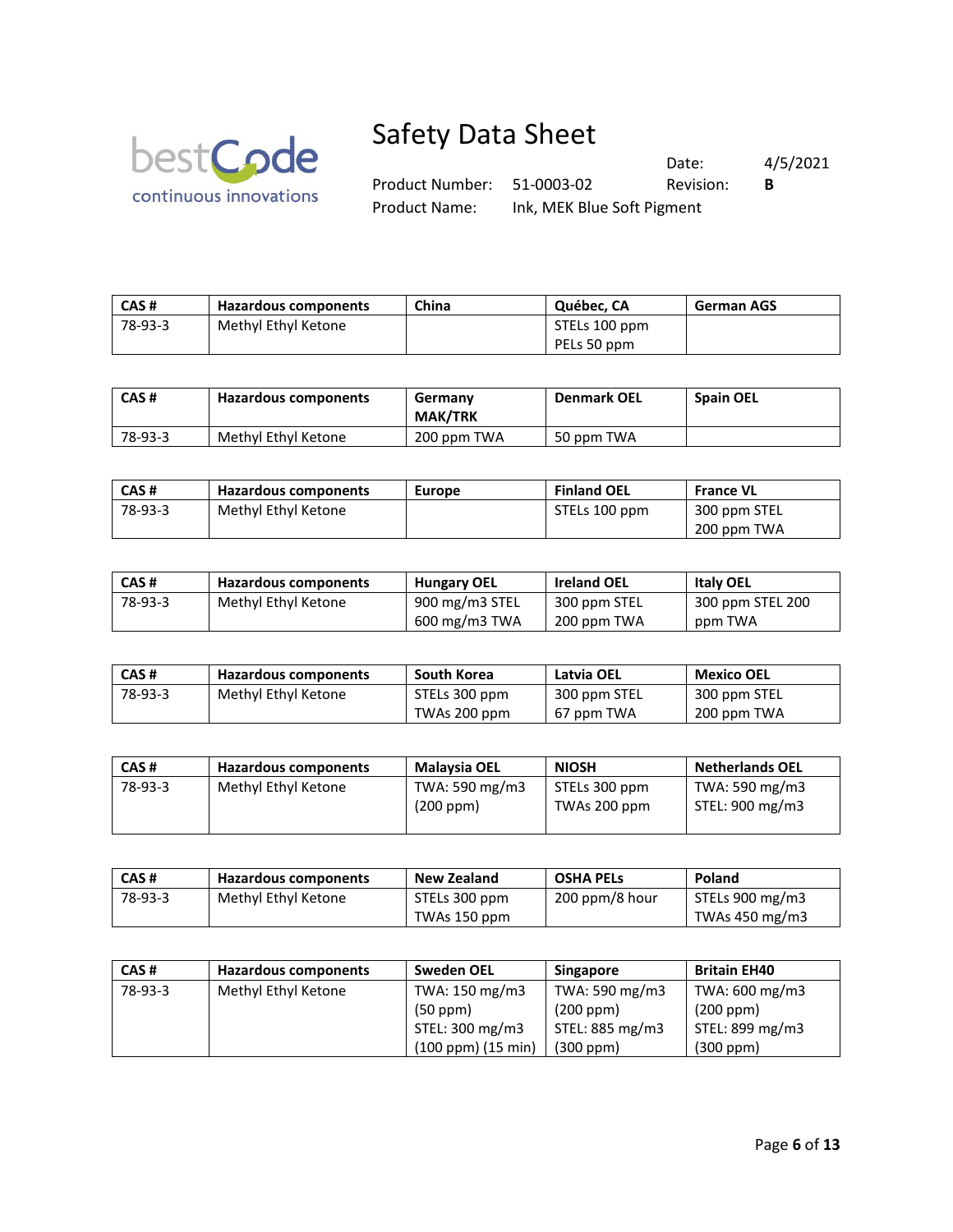

Product Number: 51-0003-02 Revision: **B** Product Name: Ink, MEK Blue Soft Pigment

Date: 4/5/2021

| CAS #   | <b>Hazardous components</b> | <b>Switzerland OEL</b> | <b>Japan OEL</b> |  |
|---------|-----------------------------|------------------------|------------------|--|
| 78-93-3 | Methyl Ethyl Ketone         |                        | TWA: 750 ppm     |  |

### **8.2 Exposure controls:**

### **8.2.1 Appropriate engineering controls:**

Local exhaust to minimize exposure to vapor and particulate matter. Eye bath, safety shower.

## **8.2.2 Individual protection measures, such as personal protective equipment**

| Eye/Face protection:           | Wear safety glasses with side shields or splash proof eye goggles to         |
|--------------------------------|------------------------------------------------------------------------------|
|                                | prevent the possibility of eye contact.                                      |
| Skin protection:               | Wear protective gloves (e.g., polyvinyl alcohol, nitrile, PTFE) and lab coat |
|                                | to minimize possibility of skin contact. Safety glasses and Gloves           |
| <b>Respiratory protection:</b> | None expected to be needed under normal conditions. However, use             |
|                                | NIOSH approved half mask air purifying respirator, if needed.                |
| <b>Hygienic Practices:</b>     | DO NOT SMOKE IN WORK AREA! Promptly remove contaminated                      |
|                                | clothing. Wash immediately if skin becomes contaminated. Do not eat          |
|                                | or drink in work area while using this product. Wash thoroughly at the       |
|                                | end of the workday, before eating and using the restroom.                    |

## **Section 9: Physical and chemical properties**

## **9.1 Information on basic physical and chemical properties**

| Appearance:                  | <b>Blue Liquid</b>      |                               |                          |
|------------------------------|-------------------------|-------------------------------|--------------------------|
| Odor:                        | Characteristic ketone   | <b>Odor threshold:</b>        | $\blacksquare$           |
| pH:                          | -                       | <b>Melting point:</b>         | $\blacksquare$           |
| <b>Boiling range:</b>        | 79C                     | Flash point:                  | $-8C, 18F$               |
| <b>Evaporation rate:</b>     | -                       | <b>Upper Explosive Limit:</b> | $\overline{\phantom{0}}$ |
|                              |                         | <b>Lower Explosive Limit:</b> | $\overline{\phantom{0}}$ |
| Flammability:                | Highly flammable liquid | <b>Vapor Pressure:</b>        | ٠                        |
|                              | and vapor               |                               |                          |
| Vapor density:               | 1.0                     | <b>Relative Density:</b>      | 0.844                    |
| Solubility(ies):             | Not Miscible            | <b>Partition coefficient</b>  |                          |
|                              |                         | n-octanol/water:              |                          |
| Auto-ignition                | $450^{\circ}$ C         | Decomposition                 |                          |
| temperature:                 |                         | temperature:                  |                          |
| <b>Viscosity:</b>            |                         |                               |                          |
| <b>Explosive properties:</b> | -                       |                               |                          |
| <b>Oxidizing properties:</b> | ۰                       |                               |                          |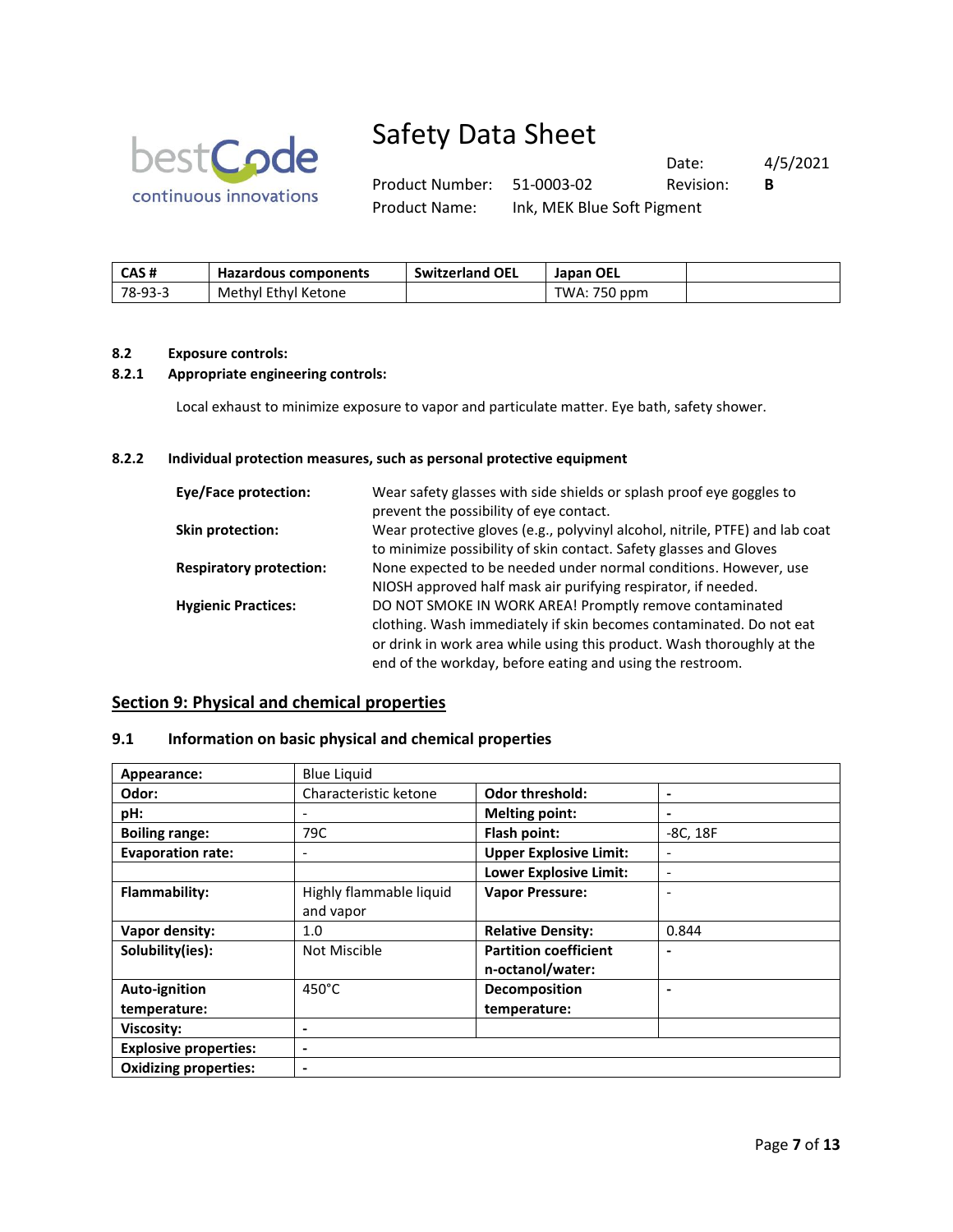

Date: 4/5/2021 Product Number: 51-0003-02 Revision: **B** Product Name: Ink, MEK Blue Soft Pigment

#### **9.2 Other information:**

| <br>Mic<br>___ | - | <b>VOC</b><br>___ | --<br>$\sim$<br>ч. |
|----------------|---|-------------------|--------------------|
|                |   |                   |                    |

## **Section 10: Stability and reactivity**

**10.1 Reactivity**

#### **10.2 Chemical stability**

This product is stable under normal conditions.

#### **10.3 Possibility of hazardous reactions**

This product is stable under normal conditions.

### **10.4 Conditions to avoid:**

#### - **10.5 Incompatible materials:**

Chemical Incompatibilities: This product is incompatible with strong oxidizing agents, strong bases, strong alkalis, copper, copper alloys, and reducing agents.

#### **10.6 Hazardous decomposition products**

CONDITIONS TO AVOID: All ignition sources.

Hazardous Decomposition Products: Fire may create toxic gases/vapors/fumes of carbon monoxide (CO), carbon dioxide (CO2) and/or nitrous oxides.

#### **Section 11: Toxicological information**

#### **11.1 Information on Toxicological effects**

| <b>Acute toxicity:</b>                    | The toxicity of this product has not been tested.            |
|-------------------------------------------|--------------------------------------------------------------|
| <b>Skin corrosion/irritation:</b>         | Irritating to skin.                                          |
| Serious eye damage/irritation:            | Irritating to eyes.                                          |
| <b>Respiratory or skin sensitization:</b> | Shall not be classified as a respiratory or skin sensitizer. |
| Germ cell mutagenicity:                   | Shall not be classified as germ cell mutagenic.              |
| Carcinogenicity:                          | Shall not be classified as carcinogenic.                     |
| <b>Reproductive toxicity:</b>             | Butanone has been shown to cause harm to the fetus in        |
|                                           | laboratory animal studies. Harm to the fetus occurs only at  |
|                                           | exposure levels that harm the pregnant animal. The relevance |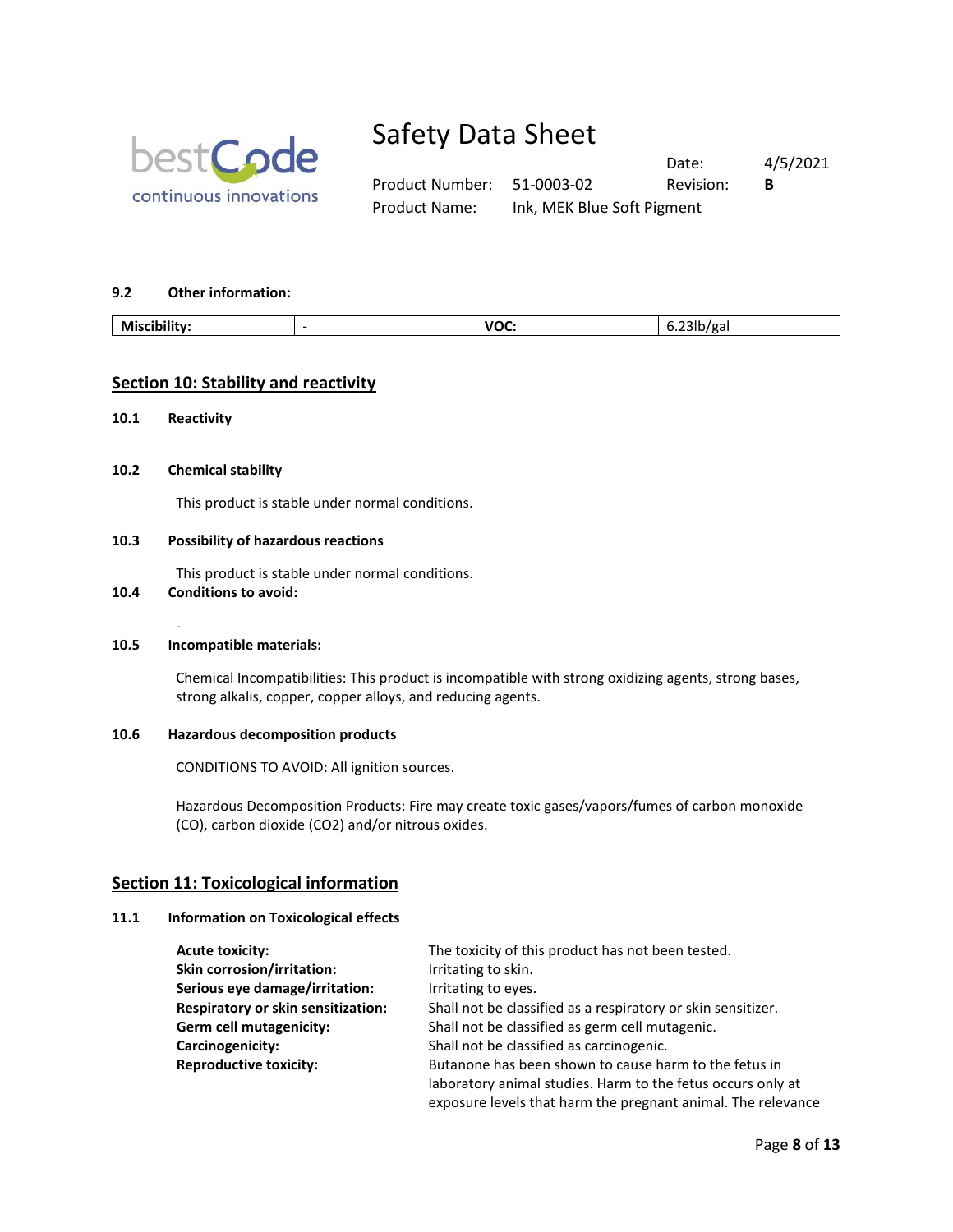

Date: 4/5/2021 Product Number: 51-0003-02 Revision: **B** Product Name: Ink, MEK Blue Soft Pigment

of these findings to humans is uncertain.

| $5.91$ $5.11$ $5.12$ $5.18$ $5.9$ $5.1$ $5.1$ |                                                             |
|-----------------------------------------------|-------------------------------------------------------------|
| STOT-repeated exposure:                       | Shall not be classified as a specific target organ toxicant |
|                                               | (repeated exposure).                                        |
| <b>Aspiration hazard</b>                      | Shall not be classified as presenting an aspiration hazard. |
|                                               |                                                             |

#### **11.1.1 Hazard Class information:**

**STOT-single exposure:**

**11.1.2 Mixture toxicity:** 

Oral Toxicity LD50: 2,624mg/kg

78-93-3 Methyl Ethyl Ketone Oral LD50: 2,300 mg/kg (rat) Dermal LD50: 5 g/kg (rabbit)

#### **11.1.3 Critical studies:**

**11.1.4 Non-compliance hazard class:** 

#### **11.1.5 Information on likely routes of exposure:**

Inhalation, Skin Contact, Eye Contact, Ingestion

**11.1.6 Symptoms related to the physical, chemical and toxicological characteristics:** 

#### **11.1.7 Delayed and immediate effects as well as chronic effects from short and long-term exposure:**

This material should not be used for any other purpose than the intended use without expert advice. Health studies have shown that chemical exposure may cause potential human health risks which may vary from person to person.

Warning! Flammable liquid and vapor. May affect the central nervous system causing dizziness, headache, or nausea. May cause eye, skin and respiratory tract irritation. Prolonged or repeated contact may dry skin, cause irritation and burns. May be harmful if inhaled or swallowed. Symptoms include stinging, tearing redness and swelling of eyes. Can cause skin irritation. Prolonged or repeated contact may dry the skin, causing redness, burning, drying or cracking of skin. Passage of this material into the body through the skin is possible, but is unlikely that this would result in harmful effects during safe handling and use. Swallowing small amounts of this material during normal handling is not likely to cause harmful effects. Swallowing large amounts may be harmful. This material can get into the lungs during swallowing or vomiting. This results in lung inflammation and other lung injury. Do not induce vomiting.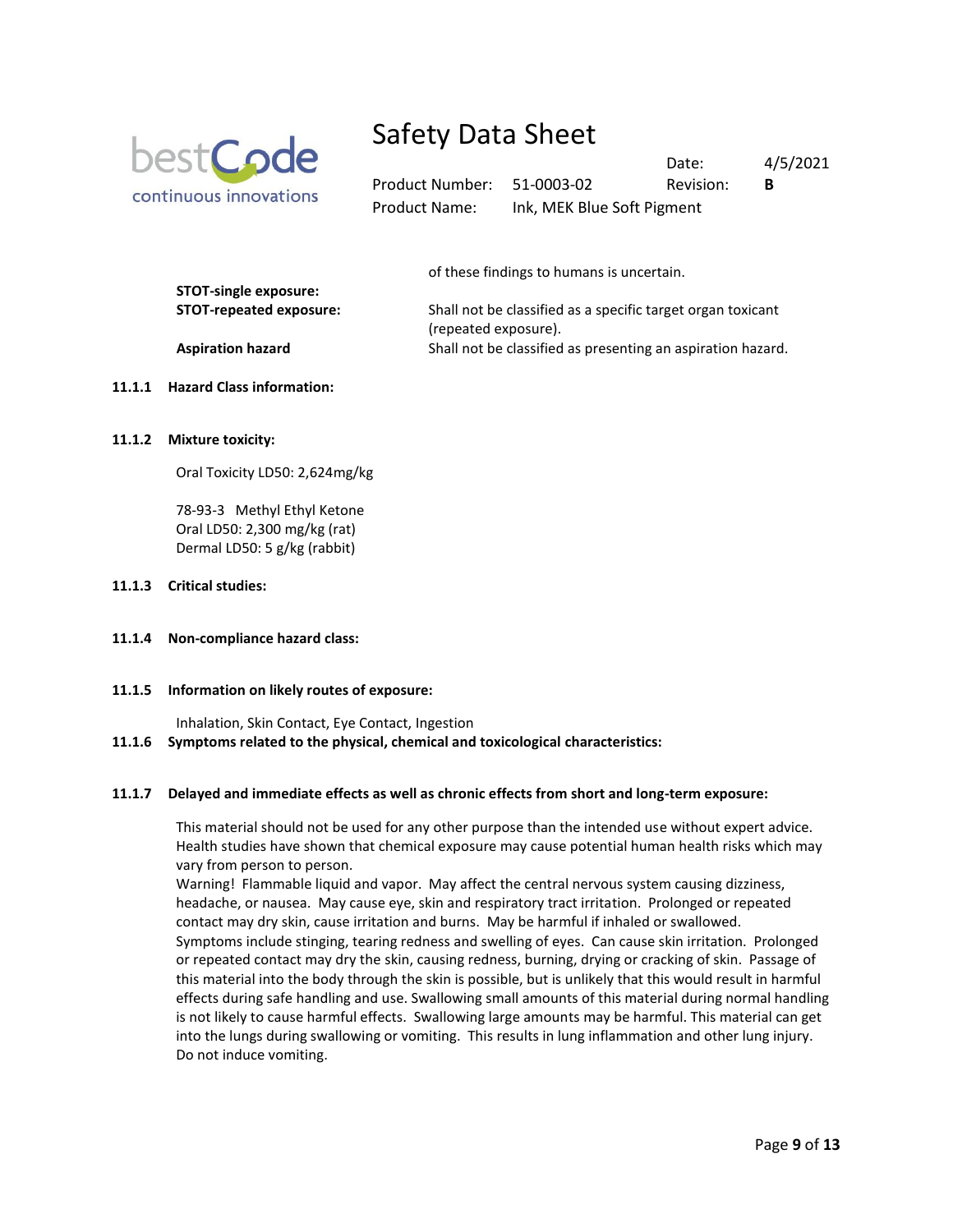

Product Number: 51-0003-02 Revision: **B** Product Name: Ink, MEK Blue Soft Pigment

Date: 4/5/2021

**11.1.8 Interactive effects:** 

#### **11.1.9 Absence of specific data:**

- **11.1.10 Mixtures:**
- **11.1.11 Mixture vs Substance information:**
- **11.1.12 Other information:**

**Target Organs:** Kidneys, Liver, Skin

### **Section 12: Ecological information**

- **12.1 Toxicity:** Not determined
- **12.2 Persistence and degradability:** Not determined
- **12.3 Bioaccumulative potential:** Not determined
- **12.4 Mobility in soil:** Not determined
- **12.5 Results of PBT and vPvB assessment:** Not determined
- **12.6 Other adverse effects:** Not determined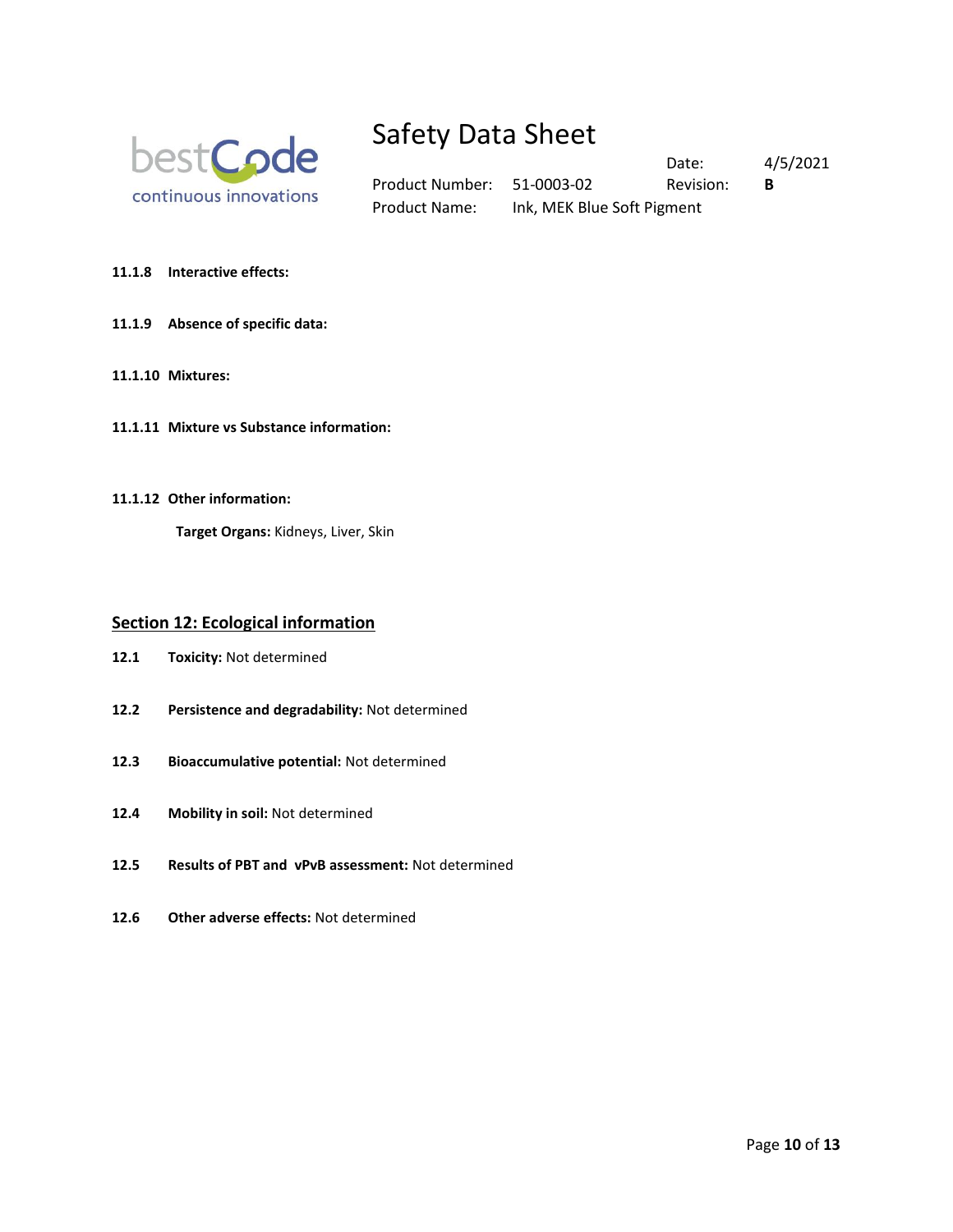

Product Number: 51-0003-02 Revision: **B** Product Name: Ink, MEK Blue Soft Pigment

Date: 4/5/2021

## **Section 13: Disposal considerations**

## **13.1 Waste treatment methods:**

Disposal Procedures: Disposal of at a facility that complies with local, state and federal regulations. DO NOT DISPOSE IN SEWER, WATERWAYS, OR ON GROUND. Do not attempt to recycle by distillation or incinerate empty container due to possible explosion hazards. Empty containers contain product residue and can be dangerous. Do not pressurize, cut, weld, braze, solder, drill, grind or expose to heat, flame, sparks, static electricity, or sources of ignition. They may explode and cause injury or death.

## **Section 14: Transport information**

| 14.1 | UN number:                                                          | 1210                                                       |  |  |  |
|------|---------------------------------------------------------------------|------------------------------------------------------------|--|--|--|
| 14.2 | Proper shipping name:                                               |                                                            |  |  |  |
|      | <b>US DOT:</b>                                                      | Printing Ink                                               |  |  |  |
|      | <b>Canadian TDG:</b>                                                | Printing ink, [flammable or] Printing ink related material |  |  |  |
|      |                                                                     | [(including printing ink thinning or reducing compound),   |  |  |  |
|      |                                                                     | flammable]                                                 |  |  |  |
|      | <b>European ADR/RID:</b>                                            | Printing ink, [flammable or] Printing ink related material |  |  |  |
|      |                                                                     | [(including printing ink thinning or reducing compound),   |  |  |  |
|      |                                                                     | flammable]                                                 |  |  |  |
|      | IMDG/IMO:                                                           | Printing ink, [flammable or] Printing ink related material |  |  |  |
|      |                                                                     | [(including printing ink thinning or reducing compound),   |  |  |  |
|      |                                                                     | flammable]                                                 |  |  |  |
|      | ICAO/IATA:                                                          | Printing ink, [flammable or] Printing ink related material |  |  |  |
|      |                                                                     | [(including printing ink thinning or reducing compound),   |  |  |  |
|      |                                                                     | flammable]                                                 |  |  |  |
|      |                                                                     |                                                            |  |  |  |
| 14.3 | Transport hazard class(es) :                                        | 3 - FLAMMABLE LIQUID                                       |  |  |  |
| 14.4 | <b>Packing group:</b>                                               | $\mathbf{II}$                                              |  |  |  |
| 14.5 | <b>Environmental hazards:</b>                                       | N/A                                                        |  |  |  |
| 14.6 | <b>Special precautions for user:</b>                                | N/A                                                        |  |  |  |
| 14.7 | Transport in bulk according to Annex II of Marpol and the IBC Code: |                                                            |  |  |  |
|      | N/A                                                                 |                                                            |  |  |  |

## **Section 15: Regulatory information**

**15.1 Safety, health and environmental regulations/legislation specific for the substance or mixture:**

| <b>EPA SARA (Superfund Amendments and Reauthorization Act of 1986) Lists</b> |                     |    |            |    |
|------------------------------------------------------------------------------|---------------------|----|------------|----|
| S. 302 (EHS)<br>S. 313 (TRI)<br>CAS#<br>S. 304 RQ<br>Hazardous components    |                     |    |            |    |
| 78-93-3                                                                      | Methyl Ethyl Ketone | No | Yes 5000lb | No |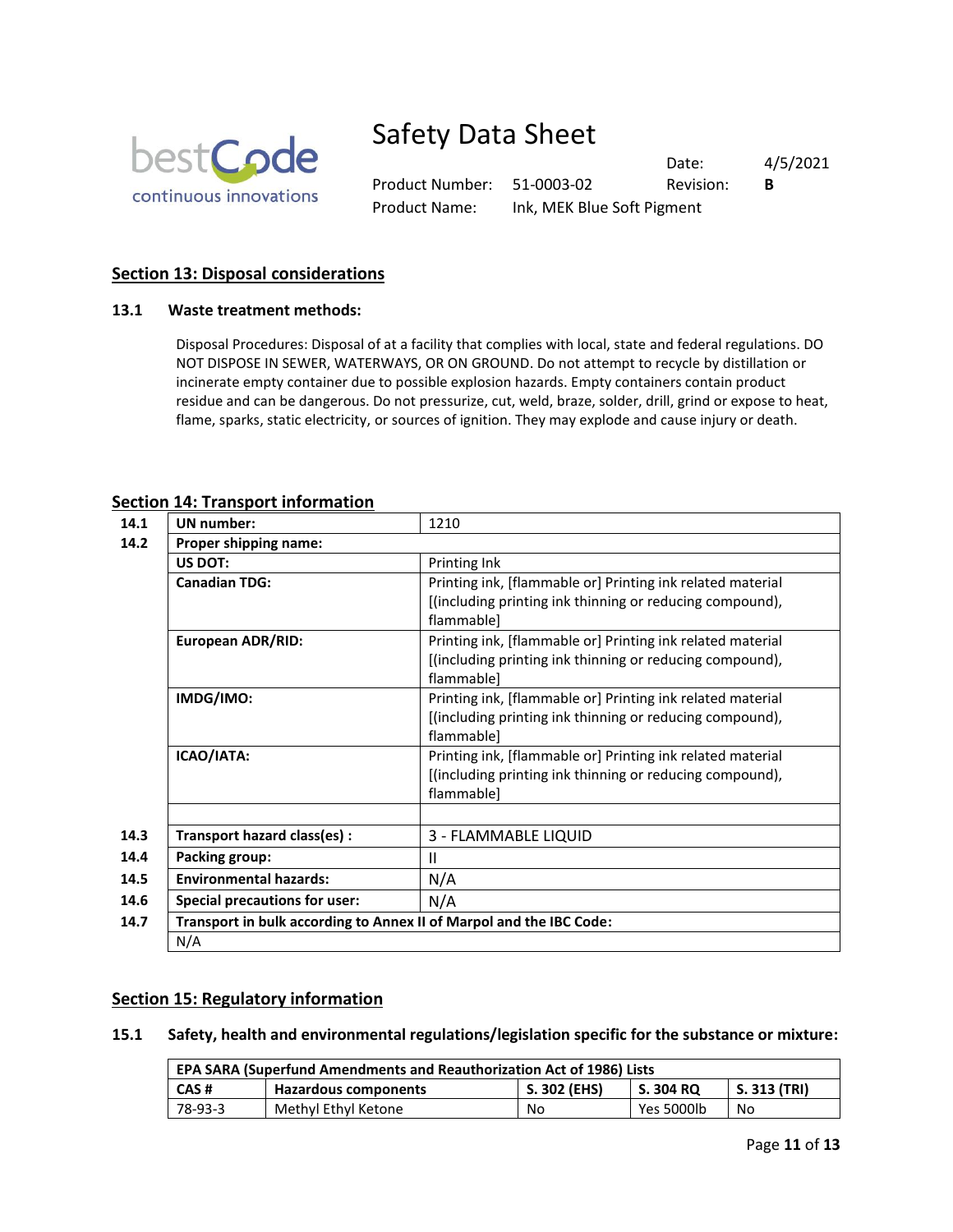

Date: 4/5/2021 Product Number: 51-0003-02 Revision: **B** Product Name: Ink, MEK Blue Soft Pigment

| CAS#    | Hazardous components | <b>Canadian NPRI</b> | Canadian<br>Toxic | <b>Canadian DSL</b> |
|---------|----------------------|----------------------|-------------------|---------------------|
| 78-93-3 | Methyl Ethyl Ketone  | Yes 1 Tonne          | No                | Yes                 |

| l CAS#  | Hazardous components | CAA HAP. ODC L CWA NPDES |    | <b>TSCA</b> |
|---------|----------------------|--------------------------|----|-------------|
| 78-93-3 | Methyl Ethyl Ketone  | No                       | No | Yes - Inv   |

| CAS#    | Hazardous components | <b>CA Prop 65</b> | Mexico<br><b>INSQ</b> | <b>Australia ICS</b> |
|---------|----------------------|-------------------|-----------------------|----------------------|
| 78-93-3 | Methyl Ethyl Ketone  | No                | Listed                | Listed               |

| CAS#    | Hazardous components | <b>New Zealand</b><br><b>IOC</b> | <b>China IECSC</b> | Japan ENCS  |
|---------|----------------------|----------------------------------|--------------------|-------------|
| 78-93-3 | Methyl Ethyl Ketone  | Listed                           | Listed             | Yes - 2-542 |

| l CAS#  | Hazardous components | Japan ISHL | Korea ECL    | <b>Philippines</b> |
|---------|----------------------|------------|--------------|--------------------|
| 78-93-3 | Methyl Ethyl Ketone  | Listed     | Yes KE-29367 | Listed             |

| CAS#    | Hazardous components | <b>Taiwan TCSCA</b> | <b>Singapore</b><br><b>HSL</b> | <b>Israel HSL:</b> |
|---------|----------------------|---------------------|--------------------------------|--------------------|
| 78-93-3 | Methyl Ethyl Ketone  | Listed              | No                             | No                 |

| CAS#    | Hazardous components | Germany<br><b>WHCS</b> | Switzerland<br><b>Giftliste 1</b> | Switzerland<br><b>INNS</b> |
|---------|----------------------|------------------------|-----------------------------------|----------------------------|
| 78-93-3 | Methyl Ethyl Ketone  | Yes – 150              | Yes G-2429                        | No                         |

| CAS #   | Hazardous components | <b>REACH</b>     | Kyoto GHG | Rotterdam |
|---------|----------------------|------------------|-----------|-----------|
| 78-93-3 | Methyl Ethyl Ketone  | $Yes - (R), (P)$ | No.       | No        |

| CAS#    | Hazardous components | <b>Stockholm</b> |  |
|---------|----------------------|------------------|--|
| 78-93-3 | Methyl Ethyl Ketone  | No               |  |